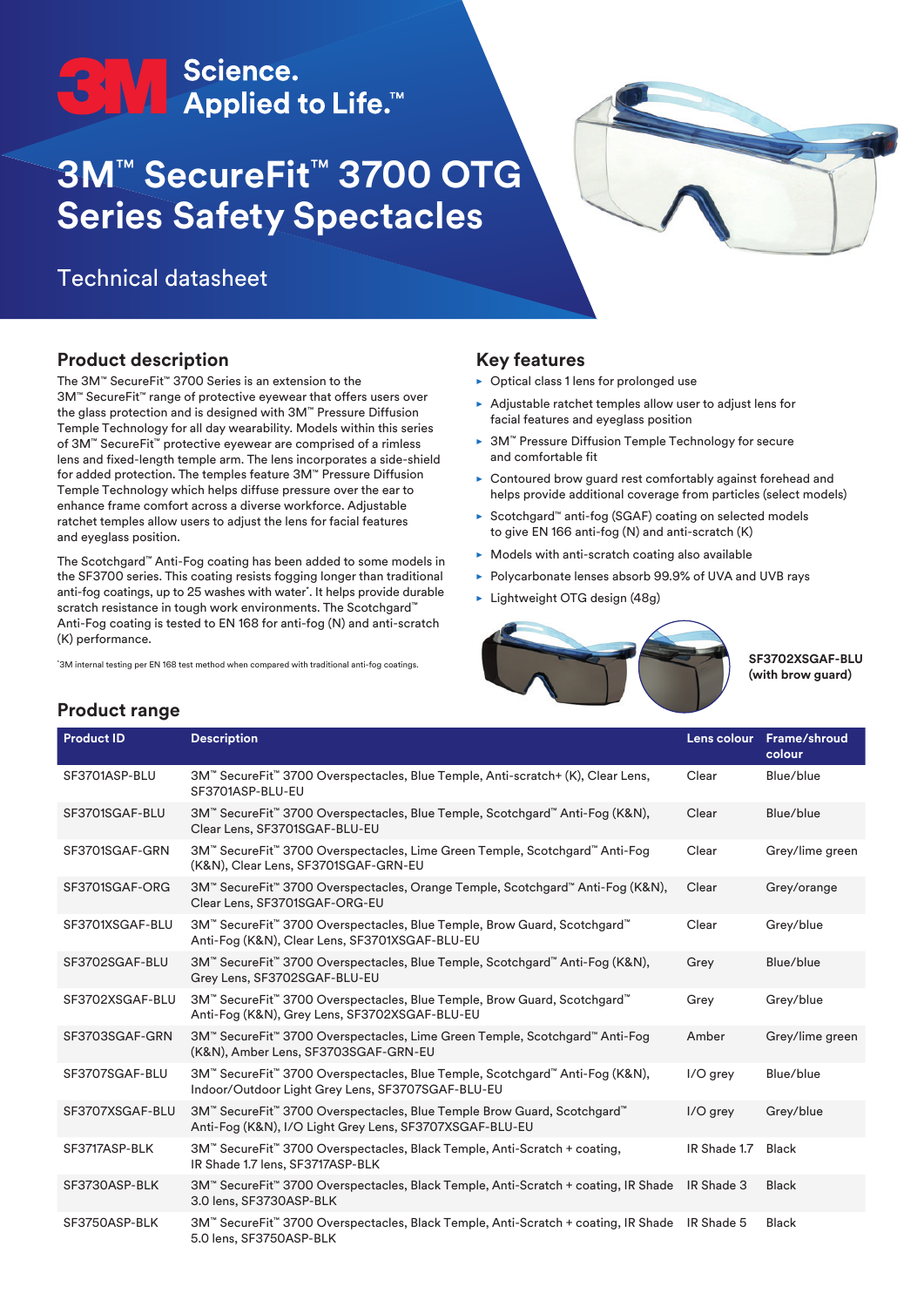#### **Typical applications**

These products may be suitable for use in a wide variety of applications including:

- $\blacktriangleright$  Food and beverage manufacturing
- $\blacktriangleright$  General manufacturing
- $\blacktriangleright$  Metal fabrication
- $\blacktriangleright$  Military
- $\triangleright$  Maintenance, Repair and Operation (MRO)
- $\triangleright$  Oil and gas
- Transportation
- Primary metals
- Construction

#### **Intended use**

These products are intended for protection against a variety of hazards including low energy impact (F) at extremes of temperature -5°C and +55°C (T) in accordance with EN 166:2001.

These products also help protect against UV radiation in accordance with EN 170:2002 (clear and amber lenses), and sun glare in accordance with EN 172:1994 (grey).

The 3M™ SecureFit™ 3700 lenses are also intended to give an enhanced level of protection against fogging and scratching from the Scotchgard™ coating which meets K rating for anti-scratch (AS) and N rating for anti-fog (AF) as per EN 166:2001.

A number of lens options are available for a variety of different applications:

- $\triangleright$  Clear good colour recognition and UV protection
- $\triangleright$  Grey protection from sunglare
- Amber enhanced contrast in low light conditions
- $\triangleright$  Indoor/Outdoor (I/O) may be suitable for workers subject to glare when moving in and out of strong sunlight
- $\triangleright$  Grey IR lenses 1.7, 3.0 and 5.0 (with good colour recognition) – certain welding, cutting & torch work applications
- ASP anti-scratch coating meeting "K" requirements of EN 166
- ► Scotchgard™ for added protection against fogging and scratching (EN 166 Anti-Fog (N) and Anti-Scratch (K))

#### **Use limitation**

- $\triangleright$  Never modify or alter this product
- $\triangleright$  Do not use this product against hazards other than those specified in this document
- $\blacktriangleright$  These products are not suitable for grinding or welding

#### **Explanation of marking**

#### **Standards and approval**

These products are type examined by Certottica SCRL, Ufficio Commerciale - test e certificazione, ZI Villanova K32013 Longarone BL, Italy, (Notified body number 0530).

These products are CE marked to the requirements of European Regulation (EU) 2016/425.

[GB only]: These products are type examined by CertDolomiti, 17 Grosvenor Street, Mayfair, London, W1K 4QG, United Kingdom, (Approved Body No. 8503).

These products are UKCA marked and meet the requirements of Regulation 2016/425 on personal protective equipment, as amended to apply in GB.

The applicable legislation can be determined by reviewing the Certificate and Declaration of Conformity at www.3M.com/Eye/certs

#### **Materials listing**

| <b>Description</b> | <b>Material</b>               |
|--------------------|-------------------------------|
| I ens              | Polycarbonate                 |
| Frame              | Polycarbonate                 |
| Temple             | Polycarbonate/polyester blend |
| Hinge              | Polyamide 66                  |
| Nosepiece (hard)   | Polycarbonate                 |
| Nosepiece (soft)   | <b>TPR</b>                    |
| Brow (hard)        | Polycarbonate                 |
| Brow (soft)        | <b>TPR</b>                    |
| Screws             | Stainless steel               |

#### **Marking**

The products have demonstrated compliance with the requirements of EN 166:2001 and associated standards and bear the following marks:

| <b>Product ref</b> | Lens              | Frame           |
|--------------------|-------------------|-----------------|
| SF3701ASP-BLU      | 2C-1.2 3M 1 FT K  | 3M FN 166 FT CF |
| SF3701SGAF-BLU     | 2C-12 3M 1 FT K N | 3M EN 166 FT CE |
| SF3701SGAF-GRN     | 2C-12 3M 1 FT K N | 3M EN 166 FT CE |
| SF3701SGAF-ORG     | 2C-12 3M 1 FT K N | 3M EN 166 FT CE |
| SE3701XSGAF-BLU    | 2C-12 3M 1 FT K N | 3M FN 166 FT CF |
| SF3702SGAF-BLU     | 5-313M1FTKN       | 3M FN 166 FT CF |
| SE3702XSGAF-BLU    | 5-313M1FTKN       | 3M FN 166 FT CF |
| SE3703SGAF-GRN     | 2C-12 3M 1 FT K N | 3M EN 166 FT CE |
| SE3707SGAF-BLU     | 5-17 3M 1 FT K N  | 3M FN 166 FT CF |
| SF3707XSGAF-BLU    | 5-1.7 3M 1 FT K N | 3M EN 166 FT CE |
| SE3717ASP-BLK      | 173M 1 FT K       | 3M FN 166 FT CF |
| SF3730ASP-BLK      | 3 3M 1 FT K       | 3M EN 166 FT CE |
| SF3750ASP-BLK      | 5 3M 1 FT K       | 3M FN 166 FT CF |

| <b>Marking</b>                                | <b>Description</b>                                                                                                                                                                 |
|-----------------------------------------------|------------------------------------------------------------------------------------------------------------------------------------------------------------------------------------|
| 2C-1.2 (EN 170:2002)                          | UV protection with good colour recognition. This product conforms to the requirements of the standard,<br>providing UV protection for the complete specified range (210nm - 365nm) |
| 5-1.7 and 5-3.1<br>(EN 172:1994 (as amended)) | Sun-glare protection conforming to the requirements of the standard, providing UV protection for the<br>complete specified range (280nm - 350nm)                                   |
| 1.7, 3.0 and 5.0 (EN 169:2002)                | Welding lens providing protection against UV for the specified range (210nm to 365nm) and IR protection<br>for the specified range (780nm to 2000nm).                              |
| $\mathbf{1}$                                  | Optical class                                                                                                                                                                      |
| F                                             | Impact protection against high speed particle at low energy (45m/s)                                                                                                                |
|                                               | Tested for impact protection at extreme temperature conditions -5°C and +55°C                                                                                                      |
| K                                             | Resistance to surface damage by fine particles                                                                                                                                     |
| N                                             | Resistance to fogging                                                                                                                                                              |
|                                               |                                                                                                                                                                                    |